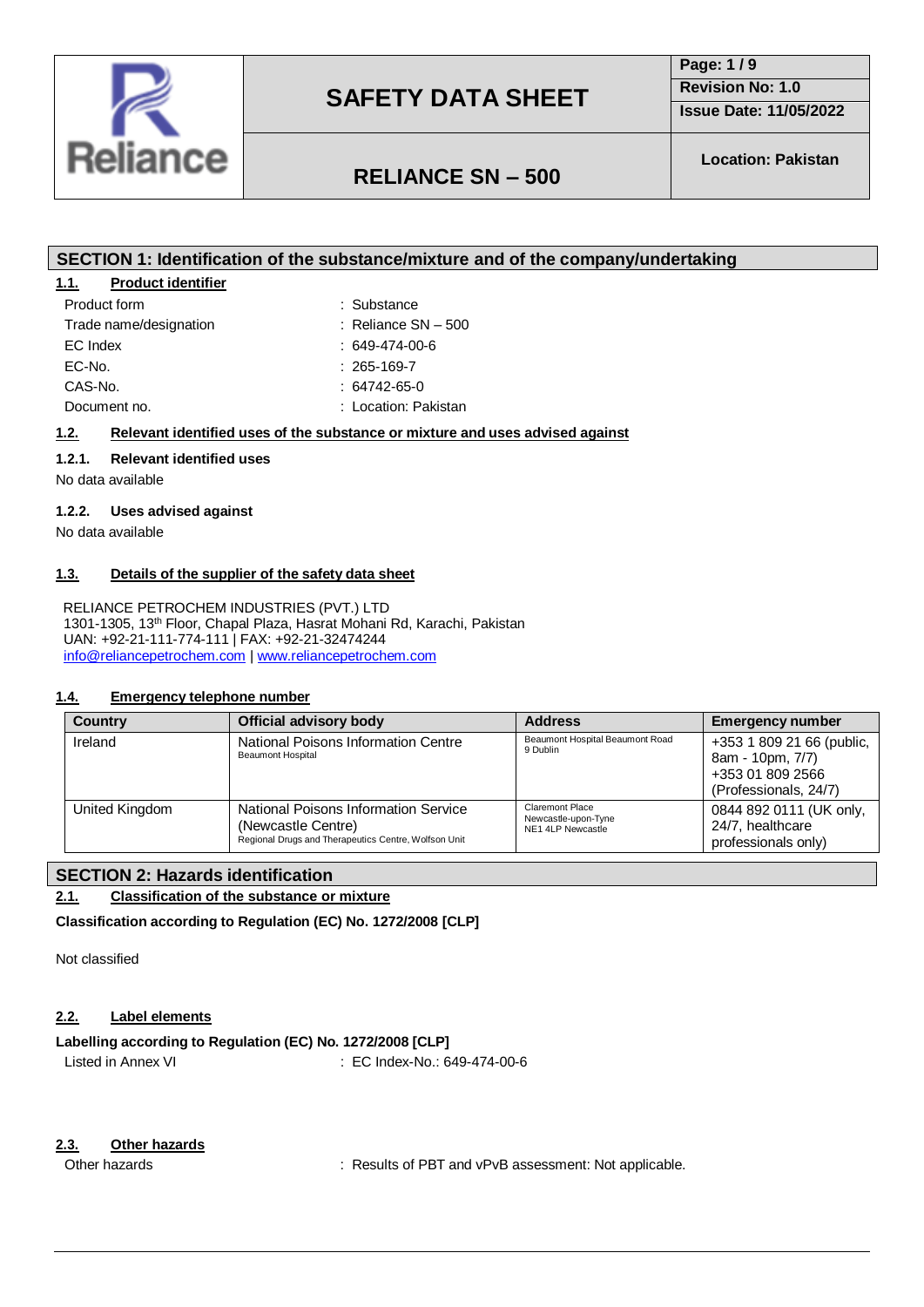

## **Page: 2 / 9**

**Revision No: 1.0**

**Issue Date: 11/05/2022**

# **RELIANCE SN – 500**

**Location: Pakistan**

| <b>SECTION 3: Composition/information on ingredients</b> |                       |  |
|----------------------------------------------------------|-----------------------|--|
| 3.1.<br><b>Substances</b>                                |                       |  |
| Substance name                                           | $:$ Reliance SN - 500 |  |
| CAS-No.                                                  | $: 64742 - 65 - 0$    |  |
| EC-No.                                                   | $: 265 - 169 - 7$     |  |
| EC Index                                                 | $:649-474-00-6$       |  |
|                                                          |                       |  |

| Substance name                                                                | <b>Product identifier</b>                                             | $\%$ | <b>Classification according</b><br>to Regulation (EC) No.<br>1272/2008 [CLP] |
|-------------------------------------------------------------------------------|-----------------------------------------------------------------------|------|------------------------------------------------------------------------------|
| Base oil: distillates solvent-dewaxed heavy paraffinic,<br>DMSO <sub>3%</sub> | (CAS-No.) 64742-65-0<br>(EC-No.) 265-169-7<br>(EC Index) 649-474-00-6 | 100  | Not classified                                                               |

Full text of H-statements: see section 16

#### **3.2. Mixtures**

Not applicable

#### **SECTION 4: First aid measures**

## **4.1. Description of first aid measures** Additional advice : First aider: Pay attention to self-protection. Concerning personal protective equipment to use, see section 8. Never give anything by mouth to an unconscious person. In case of doubt or persistent symptoms, consult always a physician. Show this safety data sheet to the doctor in attendance. Inhalation : Remove person to fresh air and keep comfortable for breathing. In case of doubt or persistent symptoms, always consult a physician. Skin contact **in the contact in the contaminated clothing.** Gently wash with plenty of soap and water. In case of doubt or persistent symptoms, consult always a physician. Eyes contact in the same of doubt : Rinse immediately carefully and thoroughly with eyebath or water. In case of doubt or persistent symptoms, always consult a physician. Ingestion **interest in the mouth thoroughly with water.** Get medical advice/attention. **4.2. Most important symptoms and effects, both acute and delayed** Inhalation **included**: No adverse effects are expected. May be irritating. Skin contact **in the content of the state of the state of the state set of the state skin** irritation in susceptible persons. Eyes contact : No adverse effects are expected. Contact with eyes may cause irritation. Ingestion : No adverse effects are expected. May cause nose, throat, and lung irritation.

#### **4.3. Indication of any immediate medical attention and special treatment needed**

Treat symptomatically.

| <b>SECTION 5: Firefighting measures</b>                       |                                                                         |
|---------------------------------------------------------------|-------------------------------------------------------------------------|
| <b>Extinguishing media</b><br>5.1.                            |                                                                         |
| Suitable extinguishing media                                  | : carbon dioxide (CO2), powder, alcohol-resistant foam, water spray.    |
| Unsuitable extinguishing media                                | : Strong water jet.                                                     |
| Special hazards arising from the substance or mixture<br>5.2. |                                                                         |
| Specific hazards                                              | : Not flammable. Heating causes rise in pressure with risk of bursting. |
| Hazardous decomposition products in<br>case of fire           | : Carbon oxides (CO, CO2).                                              |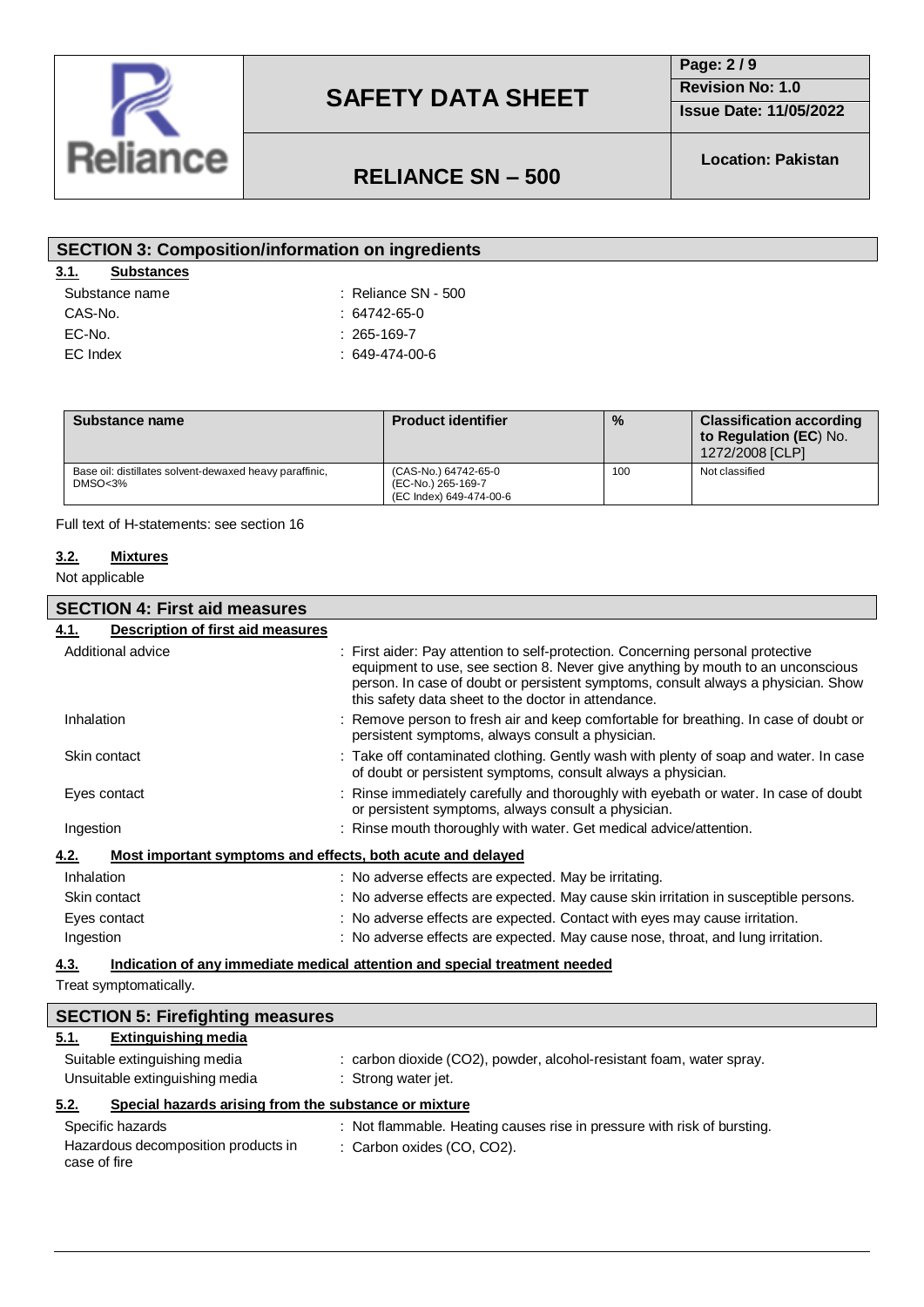

## **Page: 3 / 9 Revision No: 1.0**

**Issue Date: 11/05/2022**

## **RELIANCE SN – 500**

**Location: Pakistan**

| 5.3.   | <b>Advice for firefighters</b>                       |                                                                                                                                                                                                                                                                                                                                                                                                                     |
|--------|------------------------------------------------------|---------------------------------------------------------------------------------------------------------------------------------------------------------------------------------------------------------------------------------------------------------------------------------------------------------------------------------------------------------------------------------------------------------------------|
|        | Firefighting instructions                            | : Evacuate area. Use water spray or fog for cooling exposed containers. Contain the<br>extinguishing fluids by bunding. Prevent firefighting water from entering the<br>environment.                                                                                                                                                                                                                                |
|        | Protection during firefighting                       | : Do not attempt to take action without suitable protective equipment. Self-contained<br>breathing apparatus.                                                                                                                                                                                                                                                                                                       |
|        | Other information                                    | : Do not allow run-off from firefighting to enter drains or water courses. Dispose of<br>waste in accordance with environmental legislation.                                                                                                                                                                                                                                                                        |
|        | <b>SECTION 6: Accidental release measures</b>        |                                                                                                                                                                                                                                                                                                                                                                                                                     |
| 6.1.   |                                                      | Personal precautions, protective equipment and emergency procedures                                                                                                                                                                                                                                                                                                                                                 |
| 6.1.1. | For non-emergency personnel                          |                                                                                                                                                                                                                                                                                                                                                                                                                     |
|        | For non-emergency personnel                          | : Evacuate unnecessary personnel. Keep upwind. Provide adequate ventilation. Wear<br>recommended personal protective equipment. Concerning personal protective<br>equipment to use, see section 8. Do not breathe vapors. Avoid contact with skin,<br>eyes and clothing.                                                                                                                                            |
| 6.1.2. | For emergency responders                             |                                                                                                                                                                                                                                                                                                                                                                                                                     |
|        | For emergency responders                             | : Ensure procedures and training for emergency decontamination and disposal are in<br>place. Concerning personal protective equipment to use, see section 8.                                                                                                                                                                                                                                                        |
| 6.2.   | <b>Environmental precautions</b>                     |                                                                                                                                                                                                                                                                                                                                                                                                                     |
|        |                                                      | Do not allow to enter into surface water or drains. Notify authorities if product enters sewers or public waters.                                                                                                                                                                                                                                                                                                   |
| 6.3.   | Methods and material for containment and cleaning up |                                                                                                                                                                                                                                                                                                                                                                                                                     |
|        | For containment                                      | : Stop leak if safe to do so. Dam up the liquid spill.                                                                                                                                                                                                                                                                                                                                                              |
|        | Methods for cleaning up                              | : Small quantities of liquid spill: take up in non-combustible absorbent material and<br>shovel into container for disposal. Recover large spills by pumping (use an explosion<br>proof or hand pump). Place in a suitable container for disposal in accordance with<br>the waste regulations (see Section 13). This material and its container must be<br>disposed of in a safe way, and as per local legislation. |
| 6.4.   | <b>Reference to other sections</b>                   |                                                                                                                                                                                                                                                                                                                                                                                                                     |
|        |                                                      | Concerning personal protective equipment to use, see section 8. Concerning disposal elimination after cleaning, see section 13.                                                                                                                                                                                                                                                                                     |
|        | <b>SECTION 7: Handling and storage</b>               |                                                                                                                                                                                                                                                                                                                                                                                                                     |

| 7.1.<br><b>Precautions for safe handling</b>                         |                                                                                                                                                                                                                                                                                                                                                                                                                                                                                          |
|----------------------------------------------------------------------|------------------------------------------------------------------------------------------------------------------------------------------------------------------------------------------------------------------------------------------------------------------------------------------------------------------------------------------------------------------------------------------------------------------------------------------------------------------------------------------|
| Precautions for safe handling                                        | : Provide adequate ventilation. Use personal protective equipment as required.<br>Concerning personal protective equipment to use, see section 8. Do not breathe<br>vapors. Avoid contact with skin, eyes and clothing. Take any precaution to avoid<br>mixing with Incompatible materials, Refer to Section 10 on Incompatible Materials.<br>Ensure proper process control to avoid excess waste discharge (temperature,<br>concentration, pH, time). Avoid release to the environment. |
| Hygiene measures                                                     | : Keep good industrial hygiene. Wash hands and other exposed areas with mild soap<br>and water before eating, drinking or smoking and when leaving work. Do not eat,<br>drink or smoke when using this product. Keep away from food, drink and animal<br>feeding stuffs. Remove contaminated clothes. Separate working clothes from town<br>clothes. Launder separately. Wash contaminated clothing before reuse.                                                                        |
| Conditions for safe storage, including any incompatibilities<br>7.2. |                                                                                                                                                                                                                                                                                                                                                                                                                                                                                          |
| Storage conditions                                                   | : Store in a dry, cool and well-ventilated place. Do not store near or with any of the<br>incompatible materials listed in section 10. Bund storage facilities to prevent soil and<br>water pollution in the event of spillage.                                                                                                                                                                                                                                                          |
| Incompatible substances or mixtures                                  | : Strong oxidizing agents.                                                                                                                                                                                                                                                                                                                                                                                                                                                               |
| Specific end use(s)<br>7.3.                                          |                                                                                                                                                                                                                                                                                                                                                                                                                                                                                          |
| No data available.                                                   |                                                                                                                                                                                                                                                                                                                                                                                                                                                                                          |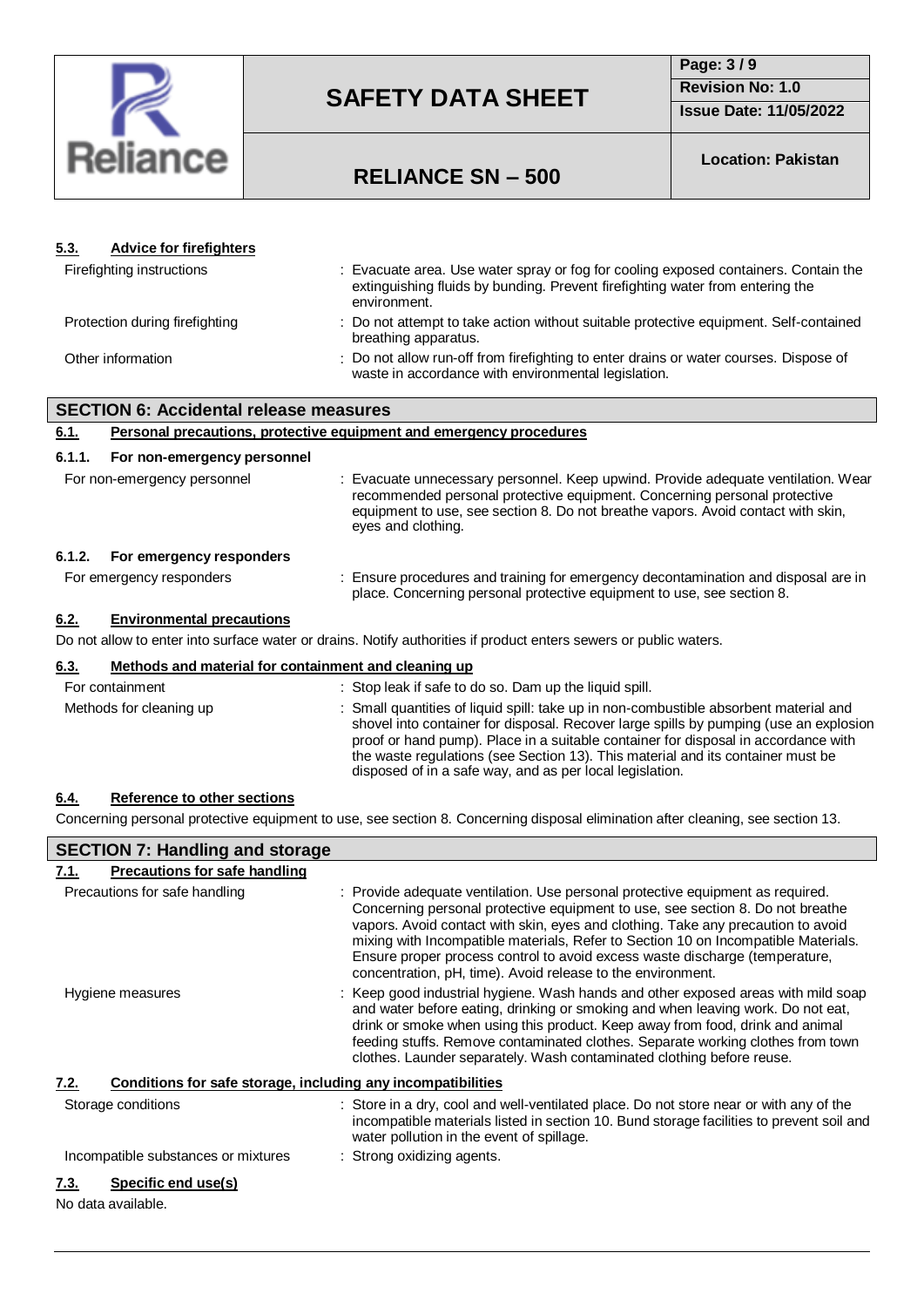

**Page: 4 / 9 Revision No: 1.0 Issue Date: 11/05/2022**

## **RELIANCE SN – 500**

**Location: Pakistan**

## **8.1. Control parameters** Additional information : Personal air monitoring: Room air monitoring. Recommended monitoring procedures **8.2. Exposure controls** Engineering measure(s)  $\blacksquare$ : Provide adequate ventilation. Organizational measures to prevent /limit releases, dispersion and exposure. Safe handling: see section 7. Personal protective equipment : The type of protective equipment must be selected according to the concentration and amount of the dangerous substance at the specific workplace. Hand protection : Not required for normal conditions of use. Suitable material: NBR (Nitrile rubber). Thickness > 0.3 mm. Breakthrough time: 8h. The quality of the protective gloves resistant to chemicals must be chosen as a function of the specific working place concentration and quantity of hazardous substances. Eye protection : Use suitable eye protection. (EN166): Safety glasses Body protection  $\qquad \qquad :$  Wear suitable protective clothing. Respiratory protection : Not required for normal conditions of use. In case of insufficient ventilation, wear suitable respiratory equipment. Half-face mask (EN 140). Full face mask (EN 136). Filter type: A. The filter class must be suitable for the maximum contaminant concentration (gas/vapor/aerosol/particulates) that may arise when handling the product. If the concentration is exceeded, self-contained breathing apparatus must be used. (EN 137) Thermal hazard protection : Not required for normal conditions of use. Use dedicated equipment. Environmental exposure controls : Avoid release to the environment. Comply with applicable Community environmental protection legislation. **SECTION 8: Exposure controls/personal protection**

## **SECTION 9: Physical and chemical properties**

| <u>9.1.</u><br>Information on basic physical and chemical properties |                                       |
|----------------------------------------------------------------------|---------------------------------------|
| Physical state                                                       | : Liquid                              |
| Appearance                                                           | $:$ liquid.                           |
| Color                                                                | : No data available                   |
| Odor                                                                 | : No data available                   |
| Odor threshold                                                       | : No data available                   |
| рH                                                                   | : No data available                   |
| Relative evaporation rate (butyl acetate=1)                          | : No data available                   |
| Melting / freezing point                                             | : No data available                   |
| Freezing point                                                       | : No data available                   |
| Initial boiling point and boiling range                              | : No data available                   |
| Flash point                                                          | : $> = 210 °C$                        |
| Auto-ignition temperature                                            | : No data available                   |
| Decomposition temperature                                            | : No data available                   |
| Flammability (solid, gas)                                            | : Not applicable, liquid              |
| Vapor pressure                                                       | : No data available                   |
| Vapor density                                                        | : No data available                   |
| Relative density                                                     | : No data available                   |
| Solubility                                                           | : Water: No data available            |
| Partition coefficient n-octanol/water                                | : No data available                   |
| Kinematic viscosity                                                  | : 91 - 101 mm <sup>2</sup> /s (@40°C) |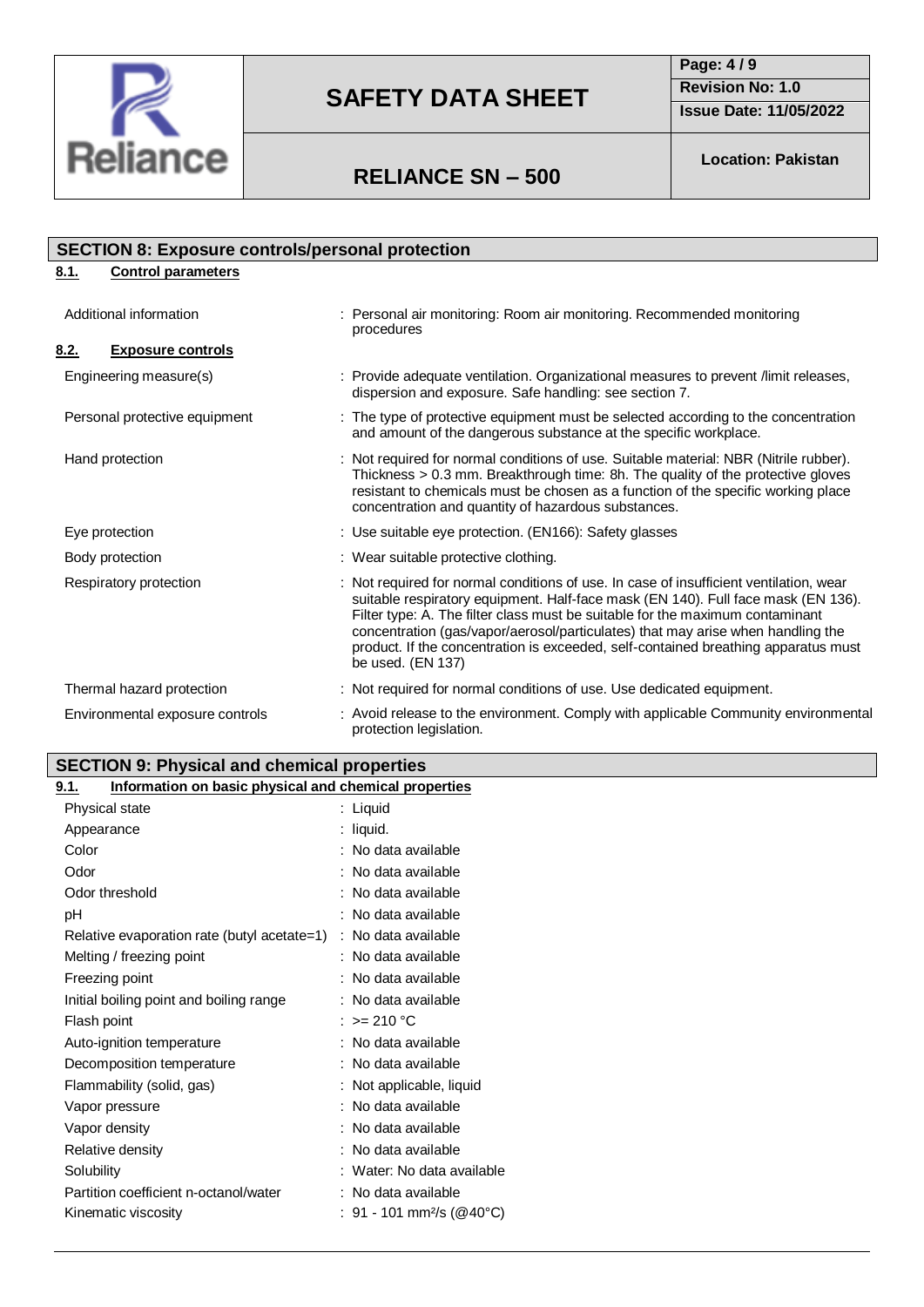

## **Page: 5 / 9 Revision No: 1.0 Issue Date: 11/05/2022**

## **RELIANCE SN – 500**

**Location: Pakistan**

| Dynamic viscosity         | : No data available                                                                                                                                                                       |
|---------------------------|-------------------------------------------------------------------------------------------------------------------------------------------------------------------------------------------|
| Explosive properties      | : Not applicable. The study does not need to be conducted because there are no<br>chemical groups associated with explosive properties present in the molecule.                           |
| Oxidizing properties      | : Not applicable. The classification procedure needs not to be applied because there<br>are no chemical groups present in the molecule which are associated with oxidizing<br>properties. |
| Explosive limits          | : No data available                                                                                                                                                                       |
| Other information<br>9.2. |                                                                                                                                                                                           |
| Other properties          | : Viscosity index (min) 97. Pour point: -6 °C (max). ASTM Color: L2.5. Sulfur 1.2 Wt.%<br>(max). Furfural Content (ppm) <5 PPM.                                                           |

#### **SECTION 10: Stability and reactivity**

#### **10.1. Reactivity**

Stable at ambient temperature and under normal conditions of use. Reference to other sections: 10.4 & 10.5.

#### **10.2. Chemical stability**

Stable under normal conditions.

## **10.3. Possibility of hazardous reactions**

No dangerous reactions known under normal conditions of use.

#### **10.4. Conditions to avoid**

Safe handling: see section 7.

#### **10.5. Incompatible materials**

oxidizing substances. Safe handling: see section 7.

#### **10.6. Hazardous decomposition products**

Carbon oxides (CO, CO2). Reference to other sections: 5.2.

#### **SECTION 11: Toxicological information**

#### **11.1. Information on toxicological effects**

Acute toxicity **Actural Contract Contract Contract Contract** (Based on available data, the classification criteria are not met.)

| Base oil: distillates solvent-dewaxed heavy paraffinic, DMSO<3% (64742-65-0) |                                                                                                                               |  |  |
|------------------------------------------------------------------------------|-------------------------------------------------------------------------------------------------------------------------------|--|--|
| LD50/oral/rat                                                                | > 2000 mg/kg                                                                                                                  |  |  |
| LD50/dermal/rabbit                                                           | > 5000 mg/kg                                                                                                                  |  |  |
| LC50/inhalation/4h/rat                                                       | $>$ 2400 mg/m <sup>3</sup> (Exposure time: 4 h)                                                                               |  |  |
| Skin corrosion/irritation                                                    | : Not classified (Based on available data, the classification criteria are not met.)                                          |  |  |
|                                                                              | pH: No data available                                                                                                         |  |  |
| Serious eye damage/irritation                                                | : Not classified (Based on available data, the classification criteria are not met.)                                          |  |  |
|                                                                              | pH: No data available                                                                                                         |  |  |
| Respiratory or skin sensitization                                            | : Not classified (Based on available data, the classification criteria are not met.)                                          |  |  |
| Germ cell mutagenicity                                                       | : Not classified (Based on available data, the classification criteria are not met.)                                          |  |  |
| Carcinogenicity                                                              | : Not classified (Based on available data, the classification criteria are not met.)                                          |  |  |
| Reproductive toxicity                                                        | : Not classified (Based on available data, the classification criteria are not met.)                                          |  |  |
| STOT-single exposure                                                         | : Not classified (Based on available data, the classification criteria are not met.)                                          |  |  |
| STOT-repeated exposure                                                       | : Not classified (Based on available data, the classification criteria are not met.)                                          |  |  |
| Aspiration hazard                                                            | : Not classified (Based on available data, the classification criteria are not met.)                                          |  |  |
| Reliance SN - 500 (64742-65-0)                                               |                                                                                                                               |  |  |
| Kinematic viscosity                                                          | 91 - 101 mm <sup>2</sup> /s (@40°C)                                                                                           |  |  |
| Other information                                                            | $\pm$ Symptoms related to the physical, chemical and toxicological characteristics. For<br>further information see section 4. |  |  |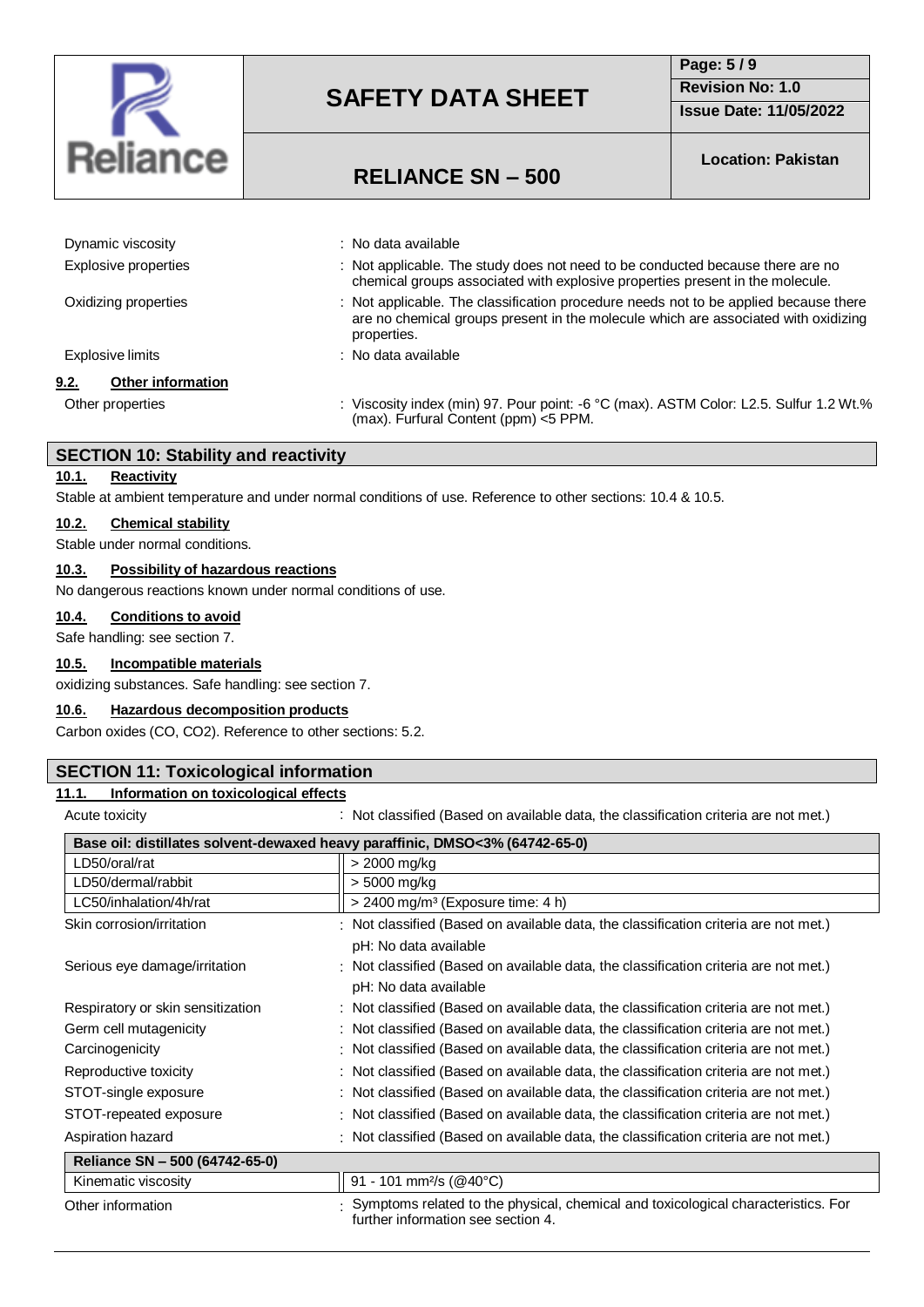

**Page: 6 / 9**

**Revision No: 1.0**

**Issue Date: 11/05/2022**

# **RELIANCE SN – 500**

**Location: Pakistan**

## **12.1. Toxicity** Environmental properties : According to the criteria of the European classification and labelling system, the substance/the product has not to be labelled as "dangerous for the environment". **Base oil: distillates solvent-dewaxed heavy paraffinic, DMSO<3% (64742-65-0)** LC50 fish 1  $\rightarrow$  5000 mg/l (Oncorhynchus mykiss) EC50 Daphnia 1 > 1000 mg/l (Exposure time: 48 h - Species: Daphnia magna) **12.2. Persistence and degradability Reliance SN - 500 (64742-65-0)** Persistence and degradability No data available. **12.3. Bio accumulative potential Reliance SN - 500 (64742-65-0)** Partition coefficient n-octanol/water No data available Bio accumulative potential No data available. **12.4. Mobility in soil Reliance SN - 500 (64742-65-0)** Mobility in soil Mobility in soil **12.5. Results of PBT and vPvB assessment Reliance SN - 500 (64742-65-0)** Results of PBT assessment No data available **12.6. Other adverse effects** Other adverse effects : No data available. **13.1. Waste treatment methods** Product/Packaging disposal recommendations : Avoid release to the environment. Dispose of empty containers and wastes safely. Safe handling: see section 7. Refer to manufacturer/supplier for information on recovery/recycling. Recycling is preferred to disposal or incineration. If recycling is not possible, eliminate in accordance with local valid waste disposal regulations. Handle contaminated packages in the same way as the substance itself. Dispose of contaminated materials in accordance with current regulations. European waste catalogue (2001/573/EC, 75/442/EEC, 91/689/EEC) : This material and its container must be disposed of as hazardous waste Waste codes should be assigned by the user, preferably in discussion with the waste disposal authorities. **SECTION 12: Ecological information SECTION 13: Disposal considerations**

## **SECTION 14: Transport information**

| In accordance with ADR / RID / IMDG / IATA / ADN |                |                |                |                |
|--------------------------------------------------|----------------|----------------|----------------|----------------|
| <b>ADR</b>                                       | <b>IMDG</b>    | <b>IATA</b>    | <b>ADN</b>     | <b>RID</b>     |
| UN number<br>14.1.                               |                |                |                |                |
| Not applicable                                   | Not applicable | Not applicable | Not applicable | Not applicable |
| UN proper shipping name<br>14.2.                 |                |                |                |                |
| Not applicable                                   | Not applicable | Not applicable | Not applicable | Not applicable |
| Not applicable                                   | Not applicable | Not applicable | Not applicable | Not applicable |
|                                                  |                |                |                |                |
| <b>Transport hazard class(es)</b><br>14.3.       |                |                |                |                |
| Not applicable                                   | Not applicable | Not applicable | Not applicable | Not applicable |
| Not applicable                                   | Not applicable | Not applicable | Not applicable | Not applicable |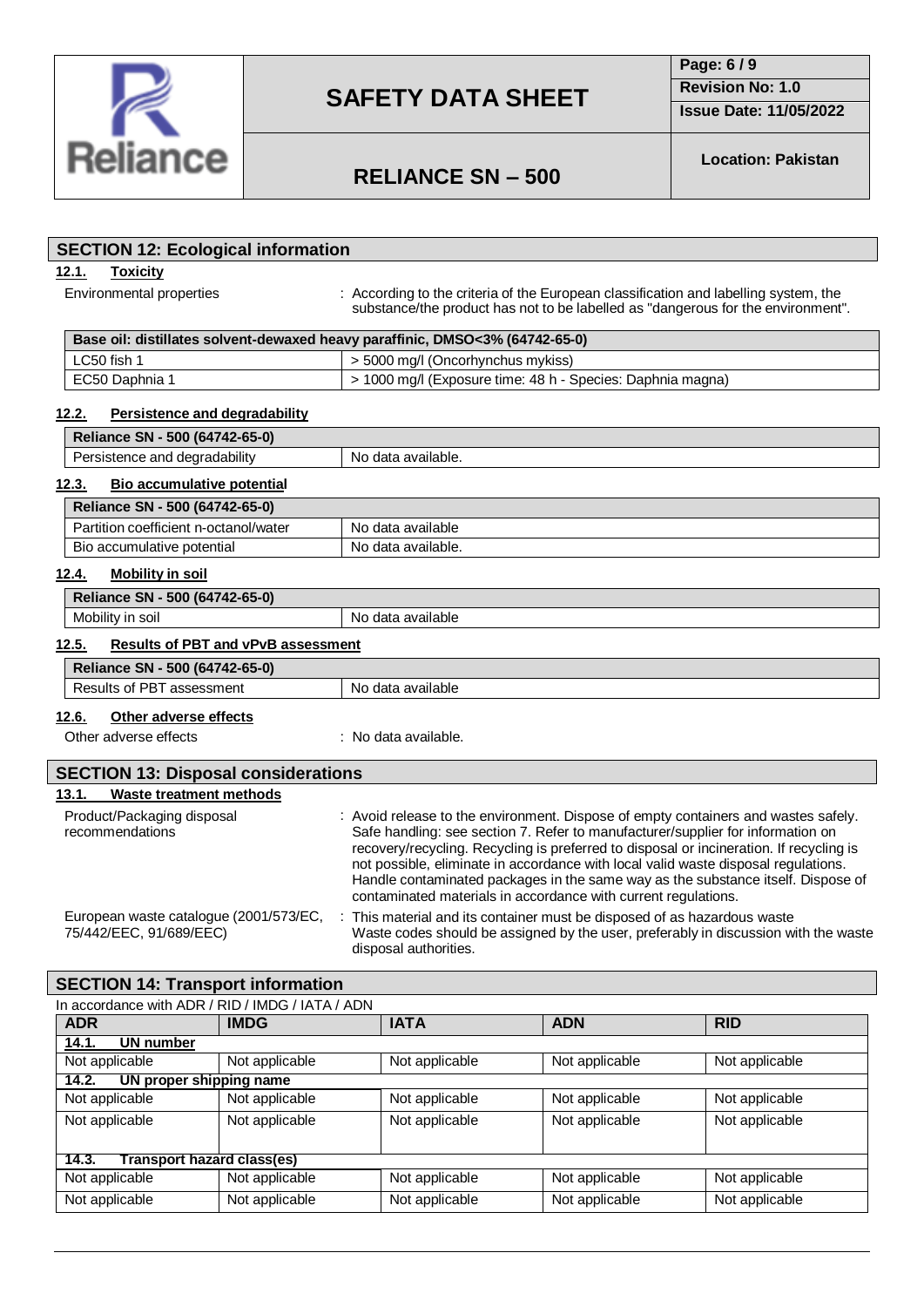

**Page: 7 / 9 Revision No: 1.0**

**Issue Date: 11/05/2022**

# **RELIANCE SN – 500**

**Location: Pakistan**

| <b>ADR</b>                             | <b>IMDG</b>    | <b>IATA</b>    | <b>ADN</b>     | <b>RID</b>     |
|----------------------------------------|----------------|----------------|----------------|----------------|
| Packing group<br><u>14.4.</u>          |                |                |                |                |
| Not applicable                         | Not applicable | Not applicable | Not applicable | Not applicable |
| 14.5. Environmental hazards            |                |                |                |                |
| Not applicable                         | Not applicable | Not applicable | Not applicable | Not applicable |
| No supplementary information available |                |                |                |                |

#### **14.6. Special precautions for user**

Special precautions for user : No data available

**- Overland transport**

Not applicable

#### **- Transport by sea**

Not applicable

#### **- Air transport**

Not applicable

#### **- Inland waterway transport**

Not applicable

#### **- Rail transport**

#### Not applicable

#### **14.7. Transport in bulk according to Annex II of MARPOL 73/78 and the IBC Code**

Code: IBC : No data available.

### **SECTION 15: Regulatory information**

#### **15.1. Safety, health and environmental regulations/legislation specific for the substance or mixture**

#### **15.1.1. EU-Regulations**

The following restrictions are applicable according to Annex XVII of the REACH Regulation (EC) No 1907/2006:

| 28. Substances which appear in Part 3 of Annex VI to Regulation (EC) No 1272/2008           | Reliance SN - 500 |
|---------------------------------------------------------------------------------------------|-------------------|
| classified as Carcinogen category 1A or 1B (Table 3.1) or Carcinogen category 1 or 2 (Table |                   |
| 3.2) and listed as follows: Carcinogen category 1A (Table 3.1)/Carcinogen category 1 (Table |                   |
| 3.2) listed in Appendix 1 Carcinogen category 1B (Table 3.1)/Carcinogen category 2 (Table   |                   |
| 3.2) listed in Appendix 2                                                                   |                   |

Reliance SN - 500 is not on the REACH Candidate ListReliance SN - 500 is not on the REACH Annex XIV List

#### **15.1.2. National regulations**

#### **Germany**

| Reference to AwSV                                                             | Water hazard class (WGK) 3, severe hazard to waters (Classification according to<br>AwSV; ID No. 9183) |
|-------------------------------------------------------------------------------|--------------------------------------------------------------------------------------------------------|
| 12th Ordinance Implementing the Federal<br>Emission Control Act - 12. BlmSchV | Is not subject of the 12. BlmSchV (Hazardous Incident Ordinance)                                       |

#### **Netherlands**

| SZW-lijst van kankerverwekkende stoffen : Reliance SN - 500 is listed |  |  |
|-----------------------------------------------------------------------|--|--|
|-----------------------------------------------------------------------|--|--|

SZW-lijst van mutagene stoffen : Reliance SN - 500 is listed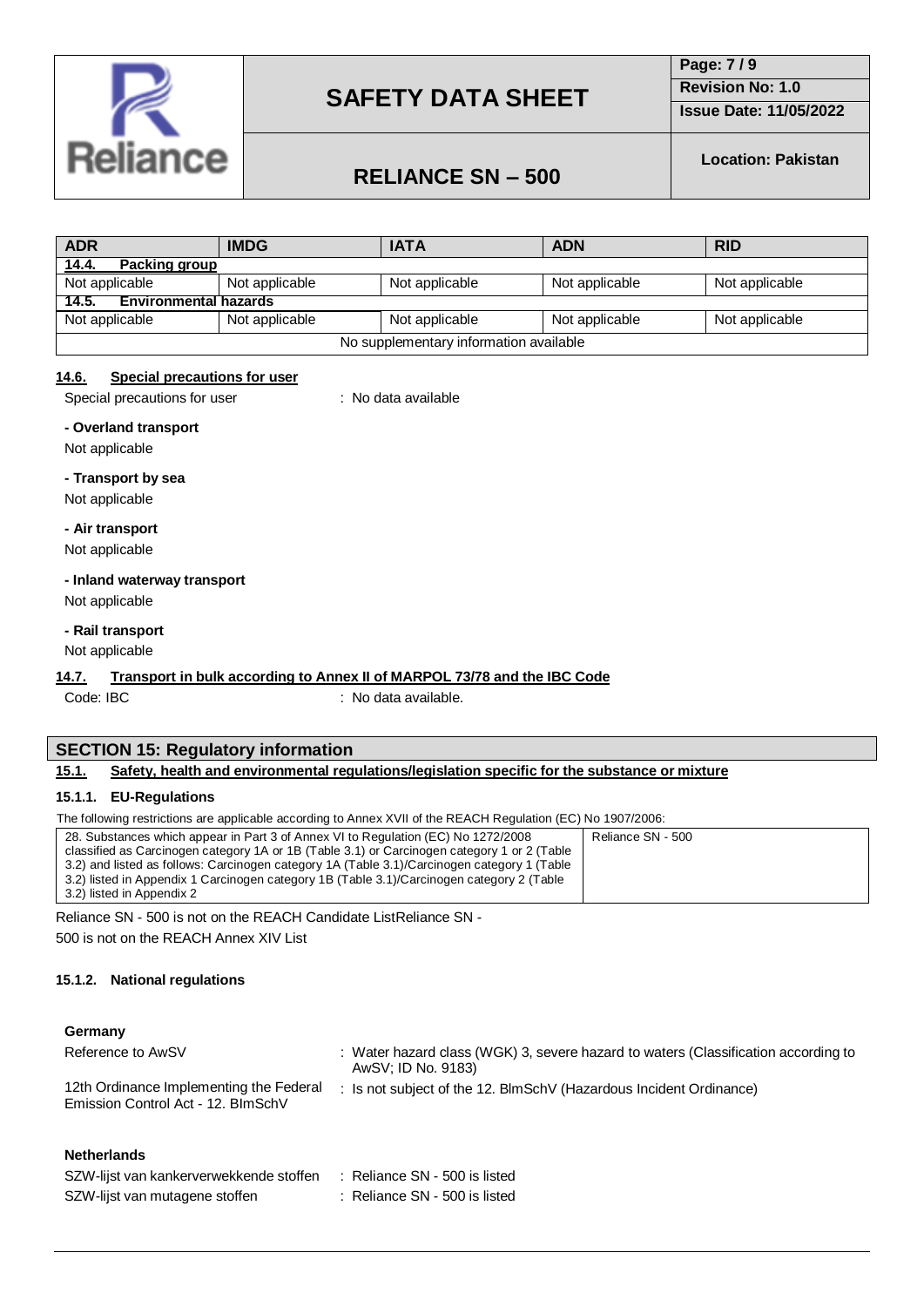

**Page: 8 / 9 Revision No: 1.0**

**Issue Date: 11/05/2022**

## **RELIANCE SN – 500**

**Location: Pakistan**

| NIET-limitatieve lijst van voor de<br>voortplanting giftige stoffen - Borstvoeding      | : The substance is not listed |
|-----------------------------------------------------------------------------------------|-------------------------------|
| NIET-limitatieve lijst van voor de<br>voortplanting giftige stoffen -<br>Vruchtbaarheid | : The substance is not listed |
| NIET-limitatieve lijst van voor de<br>voortplanting giftige stoffen - Ontwikkeling      | : The substance is not listed |

## **15.2. Chemical safety assessment**

No chemical safety assessment has been carried out

## **SECTION 16: Other information**

| Abbreviations and acronyms: |                                                                                                                                                                                                                                                                                                                                                                 |
|-----------------------------|-----------------------------------------------------------------------------------------------------------------------------------------------------------------------------------------------------------------------------------------------------------------------------------------------------------------------------------------------------------------|
|                             | ABM = Algemene beoordelingsmethodiek                                                                                                                                                                                                                                                                                                                            |
|                             | ADN = Accord Européen relatif au Transport International des Marchandises Dangereuses par voie de Navigation du Rhin<br>ADR = Accord européen relatif au transport international des marchandises Dangereuses par Route<br>CLP = Classification, Labelling and Packaging Regulation according to 1272/2008/EC<br>IATA = International Air Transport Association |
|                             | IMDG = International Maritime Dangerous Goods Code                                                                                                                                                                                                                                                                                                              |
|                             | LEL = Lower Explosive Limit/Lower Explosion Limit                                                                                                                                                                                                                                                                                                               |
|                             | UEL = Upper Explosion Limit/Upper Explosive Limit<br>REACH = Registration, Evaluation, Authorisation and Restriction of Chemicals                                                                                                                                                                                                                               |
|                             | BTT = Breakthrough time (maximum wearing time)                                                                                                                                                                                                                                                                                                                  |
|                             | DMEL = Derived Minimal Effect level                                                                                                                                                                                                                                                                                                                             |
|                             | DNEL = Derived No Effect Level                                                                                                                                                                                                                                                                                                                                  |
|                             | EC50 = Median Effective Concentration                                                                                                                                                                                                                                                                                                                           |
|                             | EL50 = Median effective level                                                                                                                                                                                                                                                                                                                                   |
|                             | $E0 = E0 = E0$ in terms of reduction of growth rate                                                                                                                                                                                                                                                                                                             |
|                             | $ErL50 = EL50$ in terms of reduction of growth rate                                                                                                                                                                                                                                                                                                             |
|                             | EWC = European waste catalogue                                                                                                                                                                                                                                                                                                                                  |
|                             | $LC50$ = Median lethal concentration                                                                                                                                                                                                                                                                                                                            |
|                             | $LD50 = Median$ lethal dose                                                                                                                                                                                                                                                                                                                                     |
|                             | $LL50 = Median$ lethal level                                                                                                                                                                                                                                                                                                                                    |
|                             | $NA = Not applicable$                                                                                                                                                                                                                                                                                                                                           |
|                             | $NOEC = No observed effect concentration$                                                                                                                                                                                                                                                                                                                       |
|                             | NOEL: no-observed-effect level                                                                                                                                                                                                                                                                                                                                  |
|                             | NOELR = No observed effect loading rate                                                                                                                                                                                                                                                                                                                         |
|                             | NOAEC = No observed adverse effect concentration                                                                                                                                                                                                                                                                                                                |
|                             | NOAEL = No observed adverse effect level                                                                                                                                                                                                                                                                                                                        |
|                             | N.O.S. = Not Otherwise Specified                                                                                                                                                                                                                                                                                                                                |
|                             | OEL = Occupational Exposure Limits - Short Term Exposure Limits (STELs)                                                                                                                                                                                                                                                                                         |
|                             | PNEC = Predicted No Effect Concentration                                                                                                                                                                                                                                                                                                                        |
|                             | Quantitative structure-activity relationship (QSAR)                                                                                                                                                                                                                                                                                                             |
|                             | STOT = Specific Target Organ Toxicity                                                                                                                                                                                                                                                                                                                           |
|                             | $TWA = time$ weighted average                                                                                                                                                                                                                                                                                                                                   |
|                             | VOC = Volatile organic compounds                                                                                                                                                                                                                                                                                                                                |
|                             | WGK = Wassergefährdungsklasse (Water Hazard Class under German Federal Water Management Act)                                                                                                                                                                                                                                                                    |

Sources of key data used to compile the datasheet

: Supplier Info LOLI. Calculation method. CONCAWE.

Training advice **in the starting staff on good practice**.